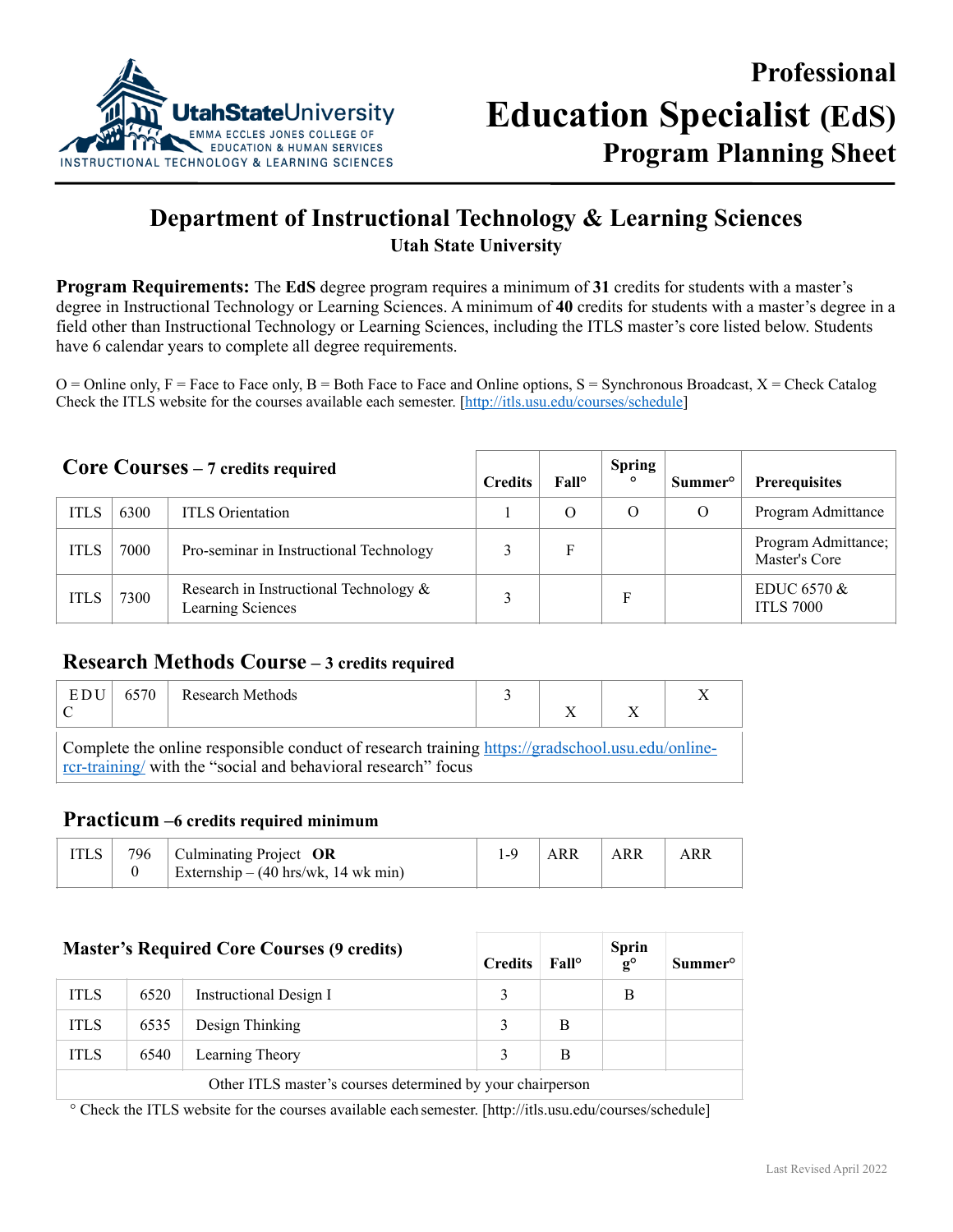## **Your program of study is under the direction and approval of your graduate chairperson.**

A temporary advisor is assigned upon matriculation to the program to guide through the first semester. A chairperson should be chosen by the end of the second semester to direct and approve the final program of study and practicum work.